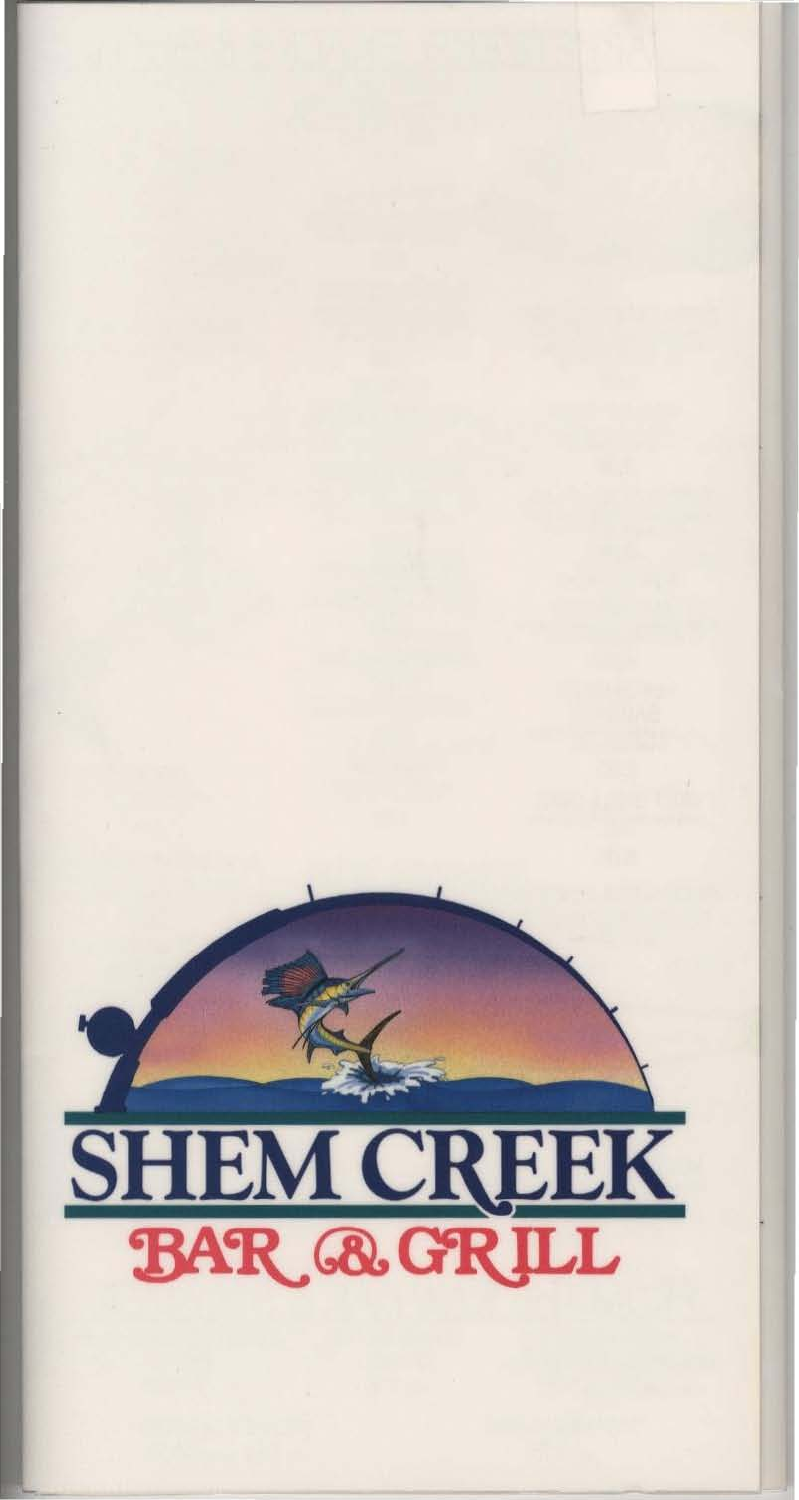## <u>APPETIZERS, SNACKS & SUCH</u>

**HOUSE SALAD** FRESH GREENS SERVED WITH YOUR CHOICE OF DRESSING (RANCH, LOUIE, BLUE CHEESE, PEPPER PARMESAN, OR OIL & VINEGAR).

2.75

**SPINACH SALAD** 

FRESH SPINACH, MUSHROOMS,<br>BACON AND EGG, SERVED WITH<br>YOUR CHOICE OF DRESSING. 3.50

**SHRIMP COCKTAIL** LARGE, CHILLED SHRIMP, ICED<br>AND SERVED TRADITIONALLY<br>WITH COCKTAIL SAUCE.

5.95

**NACHOS** 

TORTILLA CHIPS COVERED WITH<br>MELTED CHEESE AND JALAPENOS. 3.95

**MACHO NACHOS** TORTILLA CHIPS COVERED WITH SPICED BEEF, BEANS, CHEESES, ONIONS,

5.95

**CHICKEN NACHOS** SUBSTITUTE MEXI-CHICKEN FOR THE BEEF IN OUR MACHO NACHOS

5.95

**BUFFALO CHICKEN WINGS** 

SPICY HOT WINGS WITH BLUE CHEESE DRESSING AND CELERY STICKS.

3.95

CALAMARI DEEP FRIED WITH LEMON-<br>PEPPER SEASONING. 4.95

SHE CRAB SOUP AS RECOMMENDED IN USA TODAY

3.25

SOUP OF THE DAY CHANGES DAILY AT THE WHIM OF THE CHEF.

 $(YARIES)$ 

STUFFED MUSHROOMS MUSHROOM CAPS STUFFED WITH CRABMEAT<br>AND CHEESE, TOPPED WITH SOUR CREAM.

4.95

**SMOKED SALMON** GARNISHED WITH ONIONS AND CAPERS

5.95

ONION RINGS FRESH ONIONS, DIPPED IN BEER<br>BATTER AND DEEP FRIED.

> 3.50 FRIED

**MUSHROOMS** FRESH MUSHROOMS, DIPPED IN BEER BATTER AND DEEP FRIED.

3.95

CRAB DIP HOME MADE WITH FRESH

4.75 BBQ SHRIMP & SAUSAGE

SHRIMP AND HOT SMOKED SAUSAGE<br>SAUTEED IN OUR ZESTY BBQ SAUCE 5.50

> **FRIED ARTICHOKE HEARTS**

SERVED WITH MUSTARD SAUCE 4.95

FRIED GRITS 'N SHRIMP WITH BROWN GRAVY

4.95

**FRIED** MOZZARELLA SERVED WITH MARINARA SAUCE. 3.75

**SHEM CREEK CAESAR** 

ROMAINE LETTUCE TOSSED WITH

AND CAESAR DRESSING.

3.95

DEVILED CRAB HOMEMADE WITH FRESH

3.25

POTATO SKINS (PLAIN)

A BASKETFUL OF HOMEMADE SKINS.

SERVED WITH SOUR CREAM.

2.95

POTATO SKINS

(ALL THE WAY)

A FLATTERFUL OF SKINS WITH CHEESE,

4.95

**HOT SMOKED** 

**SAUSAGE** 

GRILLED SAUSAGE SERVED WITH

MUSTARD SAUCE.

2.95

**SOFT SHELL CRAB** 

ONE CRAB, GRILLED IN OUR SHEM

**SPICE** 5.95

**SHEM CREEK T-SHIRTS** JUST LIKE OUR MENU... A VARIETY OF

"TASTEFUL" DESIGNS. ASK AT THE HOSTESS COUNTER.

4.25

**TEXAS TORPEDOES** CHEESE-STUFFED DEEP FRIED JALAPENOS 3.95

**MEXI-BEAN DIP** BEANS, MEXI-BEEF, ONIONS, TOMATOES, JALAPENOS,<br>SOUR CREAM & CHEESE,

BAKED TOGETHER, AND SERVED WITH TORTILLA CHIPS. 395

### THE RAV V BAR & STEA

**TOPLESS** (1/2 SHELL) OYSTERS 1/2 DOZ 4.25 DOZ. 7.75

> **STEAMED CLAMS** poz 7.75

**CLAMS ON THE** 1/2 SHELL poz 7.75

COLD BOILED SHRIMP 1/3 LB. 4.95 1/2 LB. 7.50 LB. 13.95

**STEAMED OYSTERS** DOZ. 7.75 BUCKET 10.75

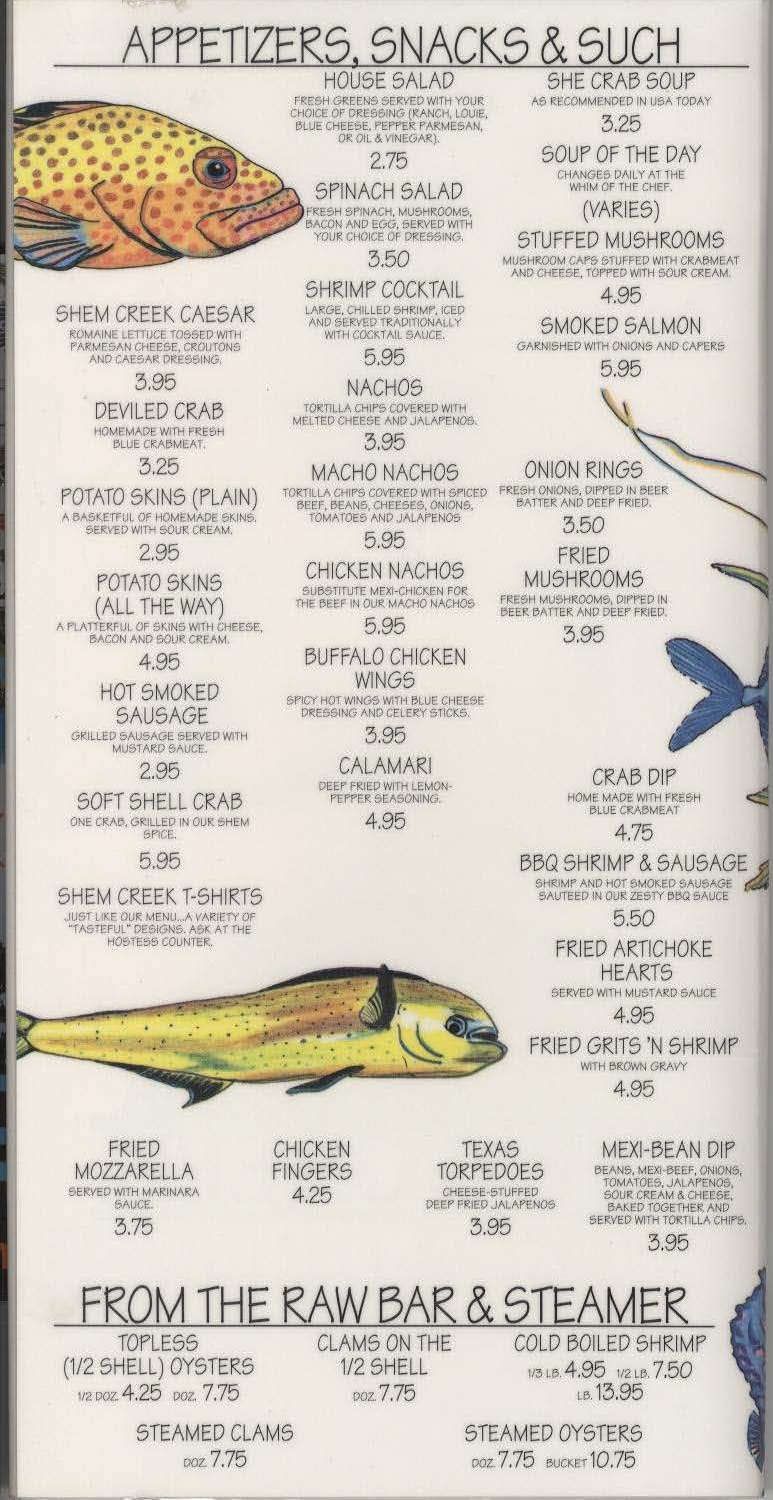# ROM THE LOBSTER TAN

**SURF & TURF** 

THE BEST OF TWO WORLDS.<br>WHOLE MAINE LOBSTER FROM THE DEEP, FILET MIGNON FROM THE AND NEW POTATOES.

24.95

**LIVE MAINE LOBSTER** BOIL

MAINE LOBSTER SERVED WITH SMOKED SAUGAGE, CORN-ON-COB, NEW POTATOES, AND COLE SLAW.

19.95

#### LOBSTER & SHRIMP MORNAY

ONE HALF OF A LOBSTER STUFFED WITH LOBSTER AND SHRIMP SIMMERED WITH MUSHROOMS IN A CREAMY CHEESE SAUCE, SERVED WITH SPUDS OR RICE AND FRESH VEGETABLE.

15.25

## EAST COOPER FAVORIT

SHEM CREEK SHRIMP BOIL A HALF-POUND OF SHRIMP, SERVED WITH SMOKED SAUSAGE.<br>CORN-ON-COB, NEW POTATOES AND SLAW.

10.95

SHRIMP ETOUFFEE SHRIMP SIMMERED IN A SPICY<br>CAJUN BROWN SAUCE SERVED OVER RICE, SIDED WITH FRESH VEGETABLES.

10.95

**SHRIMP CREOLE** LOCAL SHRIMP SIMMERED IN<br>CREOLE SAUCE, SERVED OVER<br>RICE, SIDED WITH FRESH **VEGETABLES** 

10.95

### THE STEAMPOT

A SEAFOOD EXTRAVAGANZA. LIVE MAINE LOBSTER, SHRIMP,<br>OYSTERS, CLAMS, CORN-ON-COB

24.95

#### **STUFFED LOBSTER**

ONE HALF OF A LOBSTER, STUFFED<br>WITH A SPECIAL CRABMEAT DRESSING AND BAKED, SERVED WITH SHEM **GPUDG OR RICE AND VEGETABLE** OF THE DAY.

14.95

**STEAK & STUFFED LOBSTER** 

A CRABMEAT STUFFED HALF LOBSTER COUPLED WITH FILET MIGNON AND FRESH VEGETABLE.

22.95

FOR EXTRA "ZIP" ADD HOT SMOKED SAUSAGE TO YOUR GRILLED SEAFOOD ENTREE.

1.95

**CRAB CAKES** TWO OF OUR SPECIAL CRAB CAKES. 11.50



## D SEAF

SEAFOOD GUMBO

A COMBINATION OF SEAFOOD<br>
(SHRIMP, SCALLOPS, OYSTERS & FISH)<br>
AND SAUSAGE, SIMMERED<br>
IN A SPICY CAJUN STOCK SERVED<br>
OVER RICE, SIDED WITH FRESH VEGETABLES

11.95

THE SPECIALTY OF THE HOUSE FRESH SEAFOOD, QUICKLY GRILLED (TO SEAR IN JUICES)<br>WITH BUTTER, LEMON JUICE AND OUR SPECIAL BLEND OF SPICES.

SHEM CREEK SEAFOOD SPECTACULAR

SHRIMP, SCALLOPS AND A FILET OF<br>FLOUNDER, SIDED WITH A DEVILED CRAB.<br>NO SUBSTITUTIONS PLEASE.

13.95

SHRIMP 10.95

**SCALLOPS** 11.95

**SOFT SHELL CRABS** 14.95

SHRIMP & SAUSAGE SHRIMP GRILLED WITH HOT

11.95

COMBO GRILLED SHRIMP AND SCALLOPS 12.95

FISH 'N CHIPS

A PUB FAVORITE, FRIED FLOUNDER

AND FRIES, SERVED WITH SLAW.

9.95



**SHEM CREEK BURGER** 

A THICK AND JUICY BACON

CHEESEBURGER, COMPLETE WITH ALL

THE TRIMMINGS, SERVED WITH

FRENCH FRIES AND SLAW.

5.95



**SEAFOOD CAESAR SALAD** A GENEROUS SERVING OF OUR SHEM CREEK CAESAR SALAD, TOPPED WITH YOUR CHOICE OF CHILLED SHRIMP

8.95 **OR SMOKED SALMON** 9.95

A 15% GRATUITY WILL BE ADDED TO ALL PARTIES OF 7 OR MORE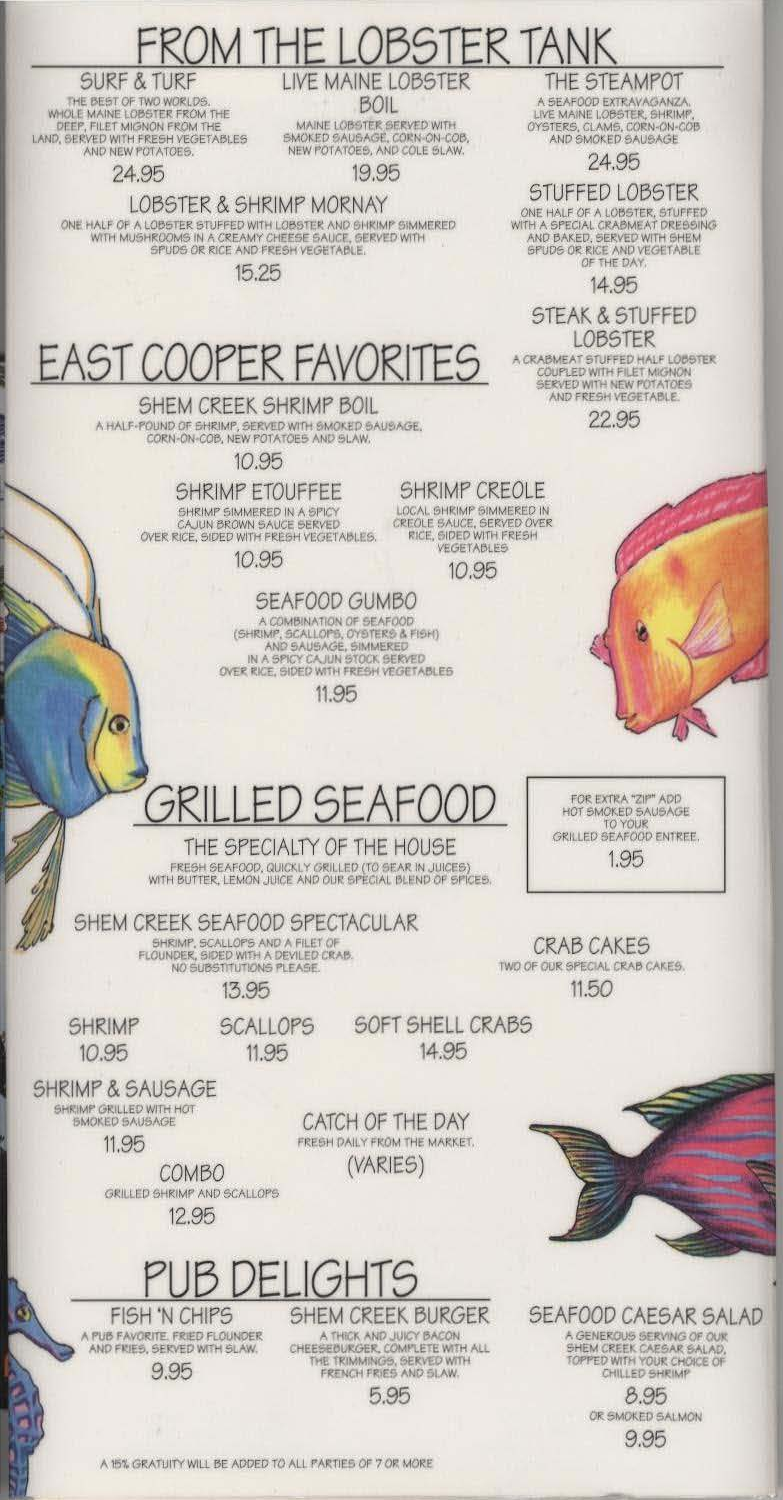

**CREAM, LEEKS AND PARMESAN** 

12.95

CHICKEN AND MUSHROOMS SIMMERED IN A BUTTER-LEMON SAUCE. **OVER FETTUCCINE** 

10.95

**SHRIMP MARINARA** 11.95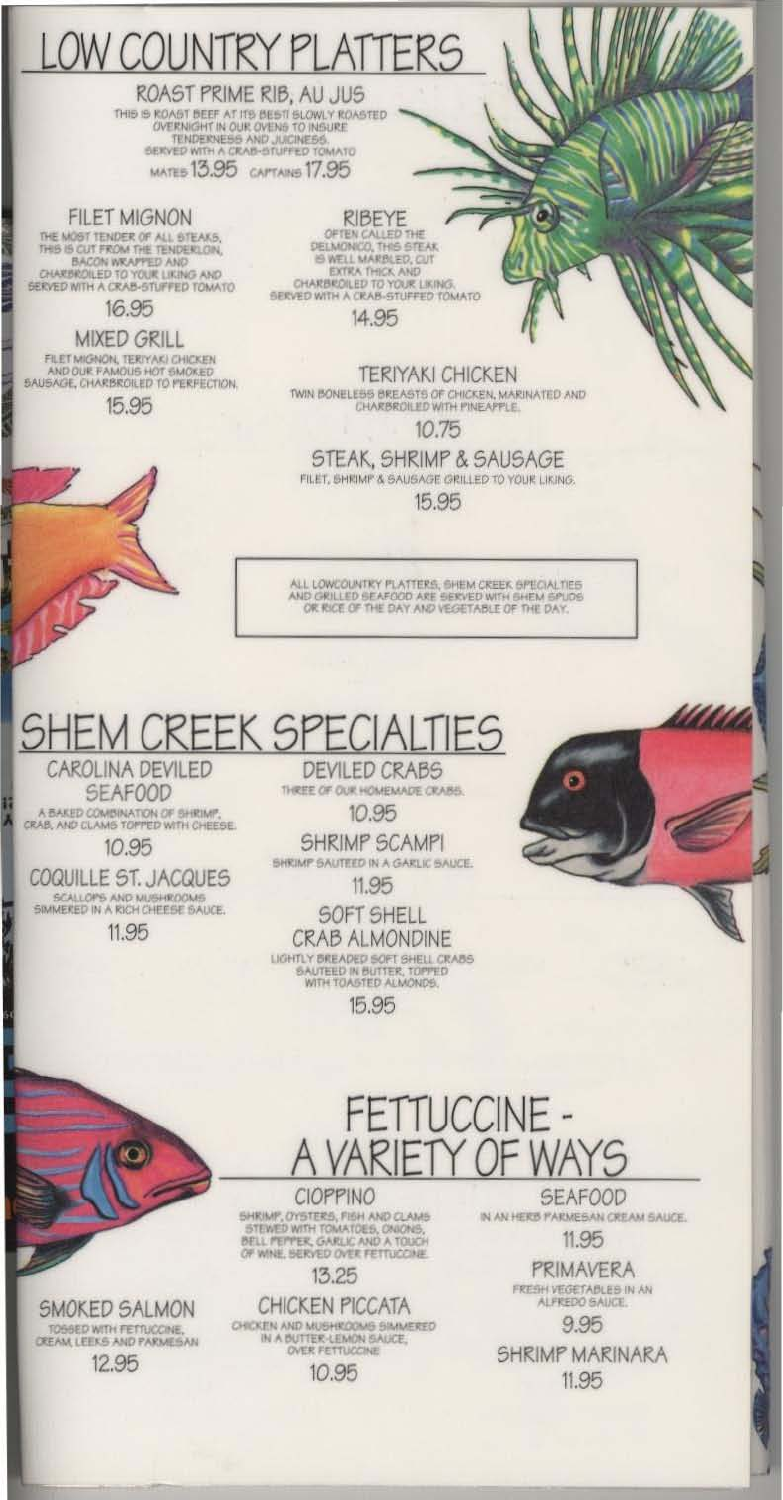### SPECIALTY DRINKS

**BLOODY MARY** OUR OWN SPECIAL CONCOCTION OF CLAMATO AND SPICES LACED WITH VODKA, GARNISHED WITH BOILED SHRIMP.

3.95

**RUM PUNCH** DRINK OF BARBADOS.

MOUNT GAY RUM, LIME, TRIPLE SEC, BITTERS. 3.95

DAIQUIRI COOL, REFRESHING AND FROZEN. YOUR CHOICE OF LIME, BANANA, PEACH OR STRAWBERRY.

4.95

PINA COLADA THE CLASSIC ISLAND DRINK, CHOOSE<br>BETWEEN THE TRADITIONAL STRAWBERRY, BANANA, PEACH OR AMARETTO.

4.95

#### DRINKS CREA

ALL ARE MADE WITH VANILLA ICE CREAM, WITH WHIPPED CREAM.

**OREO** OREO COOKIES,

KEY LIME COOLER **RUM, LIME JUICE** 

**MEXICAN MONKEY** KAHLUA, BANANAS

**IRISH** 

**IRISH WHISKEY** 

4.95

#### **STRAWBERRY SHORTCAKE** STRAWBERRIES, AMARETTO

PEACHES 'N CREAM PEACHES, AMARETTO

> SHEM CREAM **TIA MARIA**

> > 7.75

**TOASTED ALMOND** KAHLUA, AMARETTO

PINK FLAMINGO STRAWBERRIES, VOOKA

**MONCK'S CORNER FRANGELICO** 

**DREAMSICLE** ORANGE JUICE, AMARETTO

WITH COFFEE AND DESIGNATED LIQUEURS

4.95

**HAZELNUT FRANGELICO** 

WITH HOT CHOCOLATE 4.95

**JAMAICAN TIA MARIA** 

**ITALIAN AMARETTO** 

**MEXICAN CHOCOLATE** 

PEPPERMINT PATTY PEPPERMINT SCHNAPPS

**MEXICAN** 

**KAHLUA** 

**KAHLUA** 

## **TCHER DRINKS**

LONG ISLAND ICED TEA

TASTES LIKE ICED TEA BUT WITH A KICK! MADE WITH THE FOUR WHITE LIQUORS

#### 13.00

**BLUE CANCUN** 

TEQUILA, LIME JUICE, SWEET 'N SOUR<br>AND BLUE CURACAO, A GIANT SEA<br>COLORED MARGARITA, OLEI

13.00

PLANTER'S PUNCH LIGHT AND DARK RUMS MIXED WITH FRUIT JUICES. A TROPICAL TREAT.

14.00

GOOMBAY SMASH LIGHT AND DARK RUMS, FRUIT JUICES

AND COCONUT. A BAHAMIAN DELIGHT.

14.00